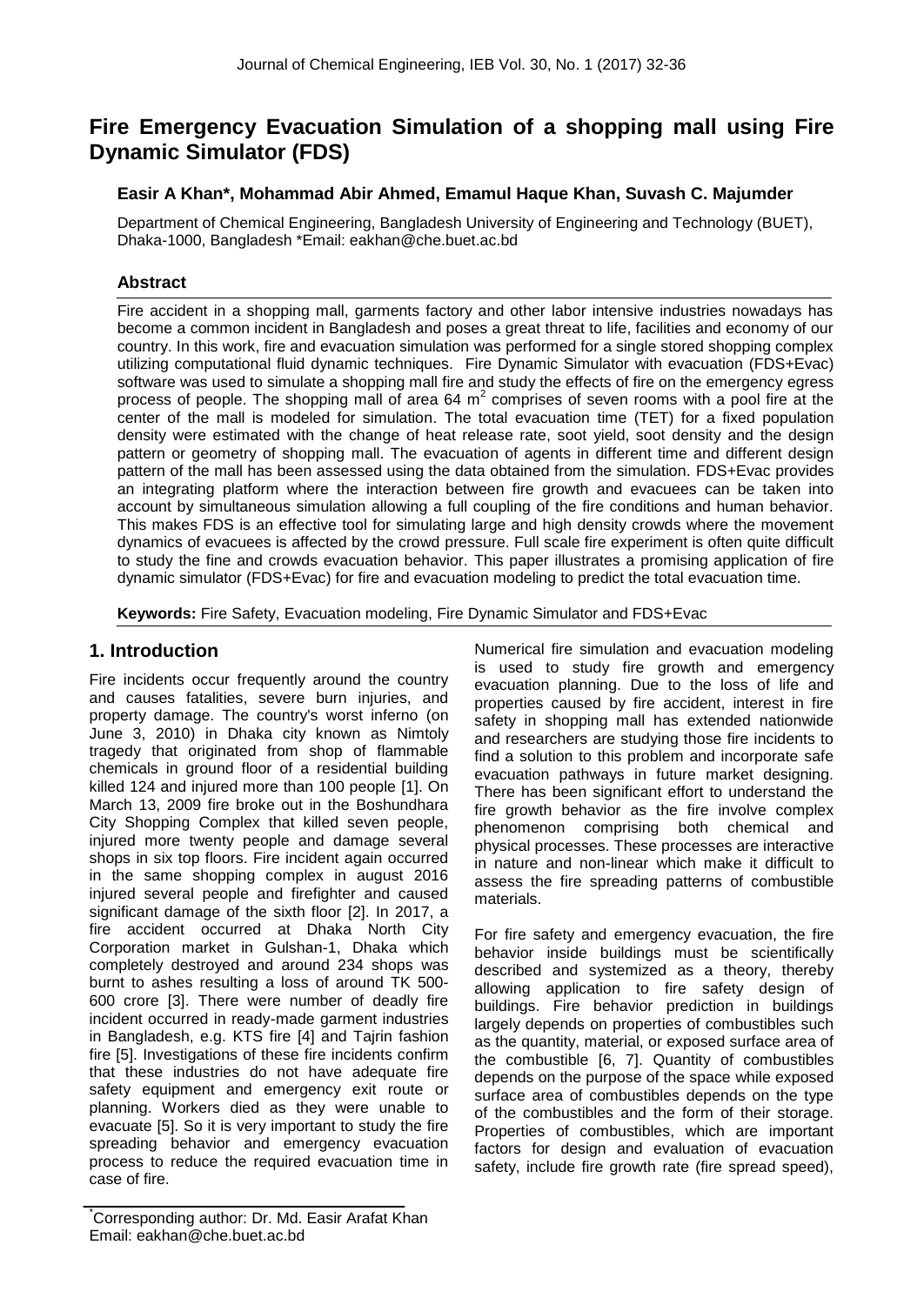maximum heating rate of a single combustible, separation distance between combustibles (distribution of combustibles), and expansion of combustion of fixed combustibles such as ceiling and floor. With the advancement computational techniques, CFD based fire simulator has been developed to simulate the fire accident and to study the behavior of the fire. The application of fire simulator like FDS has been achieved great success for fire modeling during the last decades [8- 12]. This simulator enables us to predict the pattern of fire, smoke pattern, heat released rate, the time required for evacuation and the effect of vent, sprinkler efficiency, positioning of source on the fire beforehand. Fire Dynamics Simulator (FDS) is extensively used to study fire spreading behavior and to implement this knowledge in mitigating the loss of lives and properties [12-15]. FDS+EVAC is well validated and demonstrated for emergency evacuation modeling in case of fire[16].

Experimental study of fire spreading patterns and emergency evacuation behavior is quite difficult to conduct especially for large establishment. The main objectives of the study are to simulate a fire incident in a market place with the help of Fire Dynamics Simulator (FDS) and study different properties of fire such fire intensity, soot yield, as well as market geometry and population density. The effect of these parameters on fire on the egress process was investigated in this work.

# **2. Models and Simulation**

### **2.1 Introduction to FDS+EVAC**

FDS is a [computational fluid dynamics](https://en.wikipedia.org/wiki/Computational_fluid_dynamics) (CFD) model of fire-driven fluid flow. The computer program solves numerically a [large eddy simulation](https://en.wikipedia.org/wiki/Large_eddy_simulation) form of the [Navier–Stokes equations](https://en.wikipedia.org/wiki/Navier%E2%80%93Stokes_equations) appropriate for lowspeed, thermally-driven flow, with an emphasis on smoke and heat transport from fires, to describe the evolution of fire. FDS+Evac is doing some kind of an artificial molecular dynamics for the agents [17]. The forces acting on the agents consist of both physical forces, such as contact forces and gravity, and psychological forces exerted by the environment and other agents. The model behind the movement algorithm is the social force model introduced by Helbing's group. A modification of the model to describe better the shape of the human body was introduced by Langston et al.[18]

#### **2.2 Agent movement model**

Human behavior is very chaotic or at least very irregular and not predictable. It is suggested that the motion of pedestrian can be described as if they would be subject to social force. These forces are not directly exerted by the pedestrian's personal environment but they are a measure for the internal motivation of the individuals to perform certain actions. The main issues that affect the motion of crowds-

- An agent wants to reach a certain destination as comfortable as possible. Therefore, the agent can normally take a way without detours, i.e., the shortest possible way.
- The motion of an agent is influenced by other pedestrians. Especially, he/she keeps a certain distance from other pedestrians that depend on the pedestrian density and the desired speed. A pedestrian also keeps a certain distance from borders of buildings, walls, streets, obstacles, etc. Agent feels the more uncomfortable the closer to a border he/she walks since he/she has to pay more attention to avoid the danger of getting hurt, e.g. by accidentally touching a wall.
- Pedestrians are sometimes attracted by other persons (friends, street artists, etc.) or objects (e.g. window displays).

According to this model the movement of the agent governed by the following equation [16]:

$$
m_i \frac{d^2 X_i}{dt^2} = f_i(t) + \epsilon_i(t)
$$
 (1)

where  $\mathbf{x}$ *(t)* is the position of the agent *i*at time *t*,  $\mathbf{f}$ *(t)* is the force exerted on the agent by the surroundings, *mi* is the mass, and the last term, *ξi*(*t*), is a small random fluctuation force. The velocity of the agent, **v***i*(*t*), is given by *d***x***<sup>i</sup> /dt*.

The force on the agent *i,* has many components[16]:

$$
\begin{aligned} \mathbf{f}_\mathrm{i} = &\frac{\mathbf{m}_\mathrm{i}}{\mathbf{r}_\mathrm{i}} \left( \mathbf{V}_\mathrm{i}^\mathrm{o} - \mathbf{V}_\mathrm{i} \right) \ + &\sum_{\mathrm{j} \neq \mathrm{i}} \left( \mathbf{f}_{\mathrm{ij}}^\mathrm{soc} \ + \mathbf{f}_{\mathrm{ij}}^\mathrm{c} + \mathbf{f}_{\mathrm{ij}}^\mathrm{wt} \right) \ + \sum_{\mathrm{w}} \left( \mathbf{f}_{\mathrm{i} \mathrm{w}}^\mathrm{soc} \right. \\ &+ \mathbf{f}_{\mathrm{i} \mathrm{w}}^\mathrm{c} \right) + \sum_{\mathrm{k}} \left( \mathbf{f}_{\mathrm{i} \mathrm{k}}^\mathrm{wt} \right) \end{aligned}
$$

where the first sum describes agent–agent interactions, the sum over *w* describes agent– wall interactions, and the terms in the last sum,  $f_{ik}^{att}$ , may be used for other agent– environment interactions, like the fire–agent repulsion. The first term on the right-hand side describes the motive force on the evacuating agent. Number of agents considered for this simulation of egress process was 100 in 64  $m<sup>2</sup>$ compartment area. Among them the number of male, female, child and adult taken randomly are given in the below Table.1. bel:

|--|

| <b>Types</b> | Number of agent |  |  |
|--------------|-----------------|--|--|
| Male         | 25              |  |  |
| Female       | 25              |  |  |
| Child        | 25              |  |  |
| Adult        | 25              |  |  |
| Total        | 100             |  |  |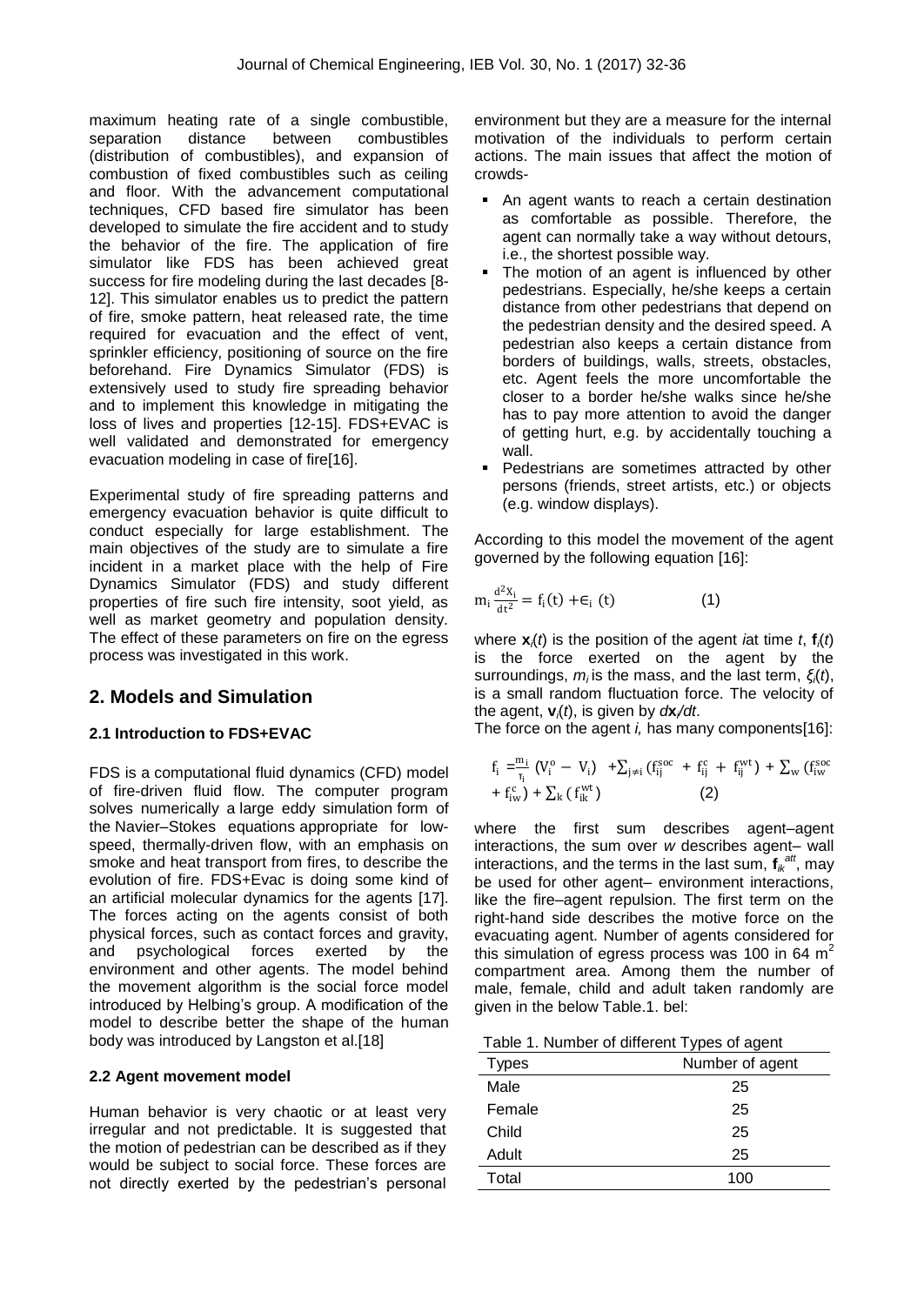### **2.3 Simulation Details**

A single stored shopping mall with seven rooms with different dimension as shown in Table.2 was modeled in FDS interface. The FDS-SMV interface of simulated shopping complex is shown in Fig.1.The green indicator of Fig.1 shows the only exit route of simulated shopping complex. The inner and outer material of construction is gypsum. Total area of compartment is  $64 \text{ m}^2$ . Three occupant loadings 0.94, 1.56 and 2.50 per  $m^2$  are used in this simulation.

| Room | Length | Width | Height | Door      |
|------|--------|-------|--------|-----------|
| No.  | (m)    | (m)   | (m)    | Width (m) |
|      | 3.2    | 2.8   |        |           |
| 2    | 2.6    | 2.8   |        |           |
| 3    | 3.8    | 3.8   |        | 0.8       |
|      | 1.9    | 3.0   | 2.4    | 1.2       |
| 5    | 3.9    | 3.0   |        | 0.8       |
| 6    | 2.8    | 3.0   |        |           |
|      | 2.8    | 3.0   |        |           |
|      |        |       |        |           |

Table.2 Dimension of different room

### **2.4 Fire scenario**

A fire source is placed in the middle of the compartment in a fixed location. Pool fire was used in simulation as shown in Fig.2. A pool fire is a turbulent diffusion fire burning above a horizontal pool of vaporizing hydrocarbon fuel where the fuel has zero or low initial momentum. For the simplicity of calculation, it is assumed that Heat release rate per unit area is constant as 1 MW. The fire source has been specified as,

| Fire type         | <b>Burner</b> |
|-------------------|---------------|
| Fuel type         | Propane       |
| Area of pool fire | 1 $m2$        |
| HRRPUA            | 1000          |
| Soot yield        | 0.1           |
| CO yield          | 0.05          |

#### **2.5 Simulation scenario**

The evacuation performance was studied for seven scenarios of different controlled parameters such HRR, mass density, soot yield and geometry of the compartment. The total evacuation time (TET) was calculated for each of the scenarios. The controlled parameters of each scenario from S1 to S8 were provided in Table.3.



Fig.1. Top view simulated rooms in FDS interface



Fig.2: Fire view in simulator interface



Fig.3: Evacuation view in simulator interface

Table 3: Simulation scenario for different controlled parameters

| Simulation<br>scenario | HRR (kW) | Mass Density<br>(Agent per m $<$ | Soot yield | Exit Door<br>width $(m)$ | Number of Exit<br>door |
|------------------------|----------|----------------------------------|------------|--------------------------|------------------------|
| S1                     | 1000     | 0.94                             | 0.1        | 1.2                      |                        |
| S <sub>2</sub>         | 1000     | 1.56                             | 0.1        | 1.2                      |                        |
| S <sub>3</sub>         | 1000     | 2.50                             | 0.1        | 1.2                      |                        |
| S <sub>4</sub>         | 1000     | 1.56                             | 0.05       | 1.2                      |                        |
| S <sub>5</sub>         | 1000     | 1.56                             | 0.1        | 2.2                      |                        |
| S <sub>6</sub>         | 1000     | 1.56                             | 0.1        | 1.2                      |                        |
| S7                     | 200      | 1.56                             | 0.1        | 1.2                      |                        |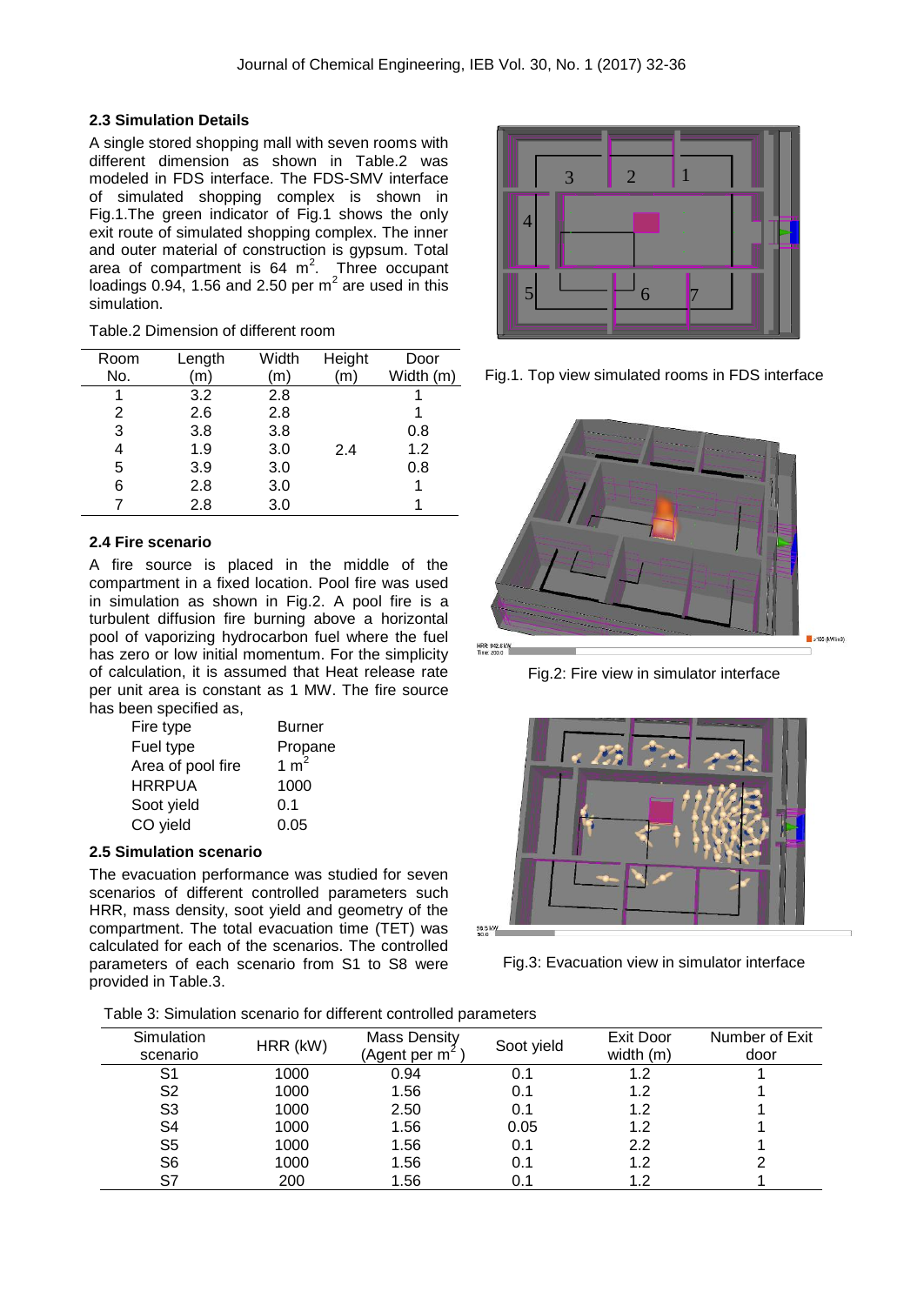#### **2.6 Steps of the simulation procedures**

The simulation of FDS+EVAC has three main steps: at first an input file has to be created in a text file, then run the simulation file and analyze the simulation results. The details steps of simulation are as follows,

- Define all geometric information of model compartment which include wall, ceilings, doors, windows, ventilations, exit routes as shown in Fig.1.
- Set the location of fire source and define the thermal properties and reaction properties of combustible materials or fuel.
- Define of the type of agents and agent loading parameters
- Define the meshes for fire and evacuation
- **Set the device point for measurement of** different parameters
- Set the run time and perform the simulations
- Analyze the simulation results

#### **3. Results and Analysis**

The simulations run for 900 sec for each of the scenarios. Fire location was fixed for all the scenarios considered in this simulation. The heat release rate for scenario S1 to S6 is constant as 1000 kW as shown in Fig.4 and for S7, HRR was reduced to 200 kW to study the effects of HRR on the total evacuation time.



Fig. 4: Heat release rate in case fire for scenario S1 to S6



Fig.5: Effect of heat release rate on evacuation time.

Reduction of heat release rate has positive impact on emergency evacuation process. Comparing the case scenario between S2 and S7 as shown in Fig.5, the evacuation rate was significantly increased for S7 in case lower HRR and TET was also decreased to 500 sec.



Fig.6: Effect of exit door width in evacuation time.

The fasted evacuation rate was found for simulation case S6. In this case two exit doors were used for emergency evacuation purpose. The total evacuation time required for this only 80 sec where as TET 780 sec is required for one exit doors as shown in Fig.6. This emphasize the presence multiple exit routes for ensuring faster emergency evacuation. In many incidents of RMG industries in Bangladesh, workers were unable to evacuate due to inadequate exit routes or emergency planning in case fire and eventually became unconscious and burnt to ashes [5, 19].



Fig.7: Estimated total evacuation time (TET) for all seven simulation scenarios

The evacuee movement ability is greatly affected by the thermal and reaction properties of fuel. Visibility of evacuee is deteriorated in presence of higher soot concentration. Comparing simulation results between scenario S2 and S4 as shown in Fig.7, the TET for S4 was 200 seconds where soot yield was 0.05. If soot yield is increased to 0.1, the TET is increased to 780 seconds. Soot formation of combustible materials depends on the fuel type and significantly influences the total evacuation time.